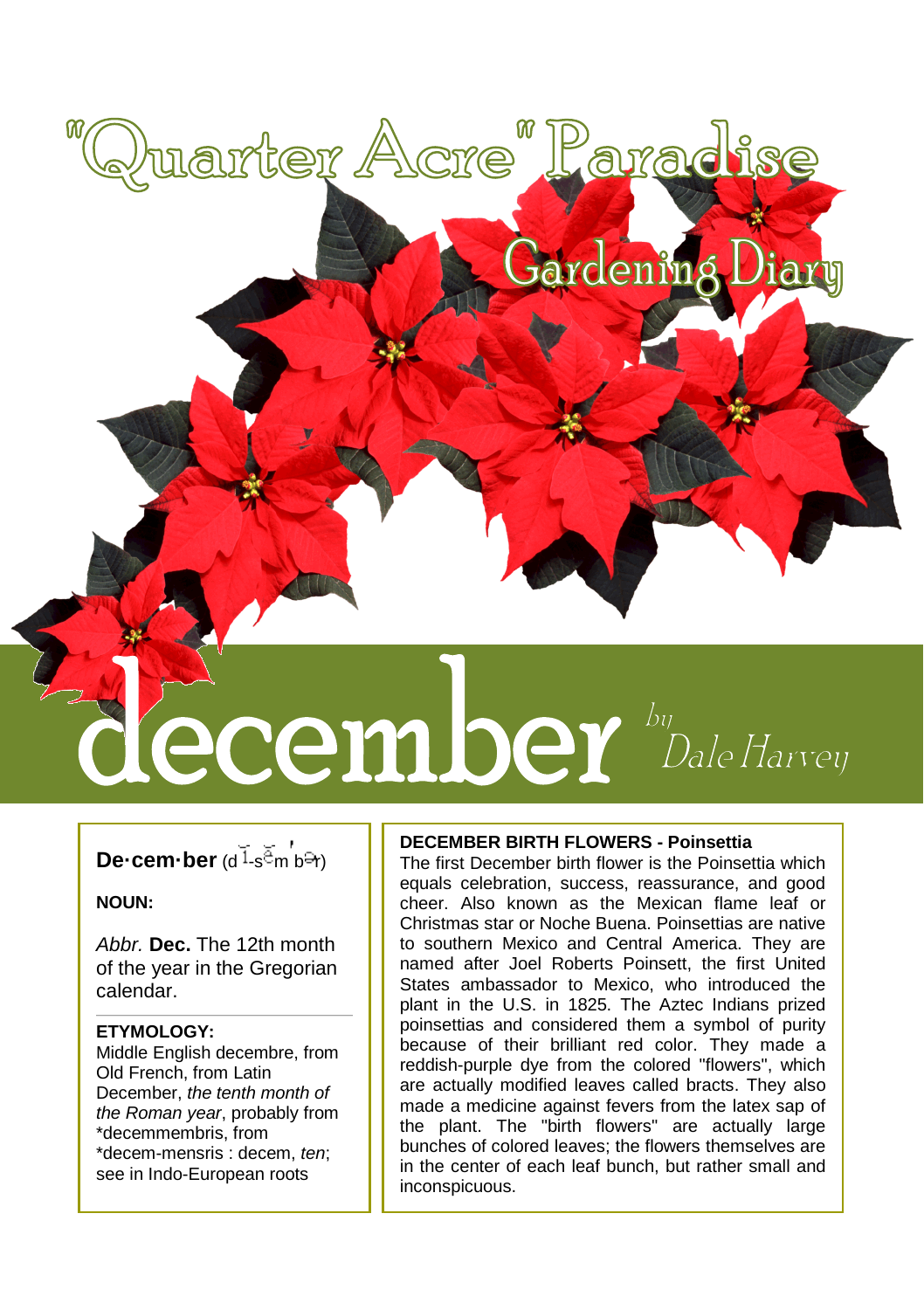

| <b>Authors Introduction</b>                                    |                   |
|----------------------------------------------------------------|-------------------|
| <b>December Diary</b>                                          |                   |
| <b>Christmas Gifts from the Garden</b>                         |                   |
| <b>Flower Gardens</b>                                          |                   |
| List of Groundcovers, shrubs, trees, vines in bloom            |                   |
| <b>List of Early Summer Flowers in Bloom Now</b>               |                   |
| <b>List of Bulbs and Perennials in flower</b>                  |                   |
| List of easiest Perennials to plant in containers now          |                   |
| Bulbs, Rhizomes, Roots and Tubers to plant now                 |                   |
| <b>Special Dahlia Food and Organic Dahlia Food</b>             |                   |
| <b>List of Seed and Seedlings to Plant now</b>                 |                   |
| <b>List of Biennials to plant now</b>                          |                   |
| <b>Watering Secrets</b>                                        |                   |
| <b>Homemade Lawn Fertilizer</b>                                |                   |
| <b>Houseplants and Glasshouses</b>                             |                   |
| Vegetables                                                     |                   |
| <b>List of Vegetables for early Summer by Seed / Seedlings</b> |                   |
| <b>Tomatoes</b>                                                |                   |
| Disease, Fungus and Insect problems in Summer Garden           | <u>114</u>        |
| <b>Safe Sprays</b>                                             | $\overline{121}$  |
| <b>Fruit</b>                                                   | $\frac{122}{132}$ |
| <b>Homemade Fruit Tree and Shrub Fertilizer</b>                |                   |
| <b>Fruit Tree Mix Additives</b>                                | <u>133</u>        |
| <b>Homemade Fruit Tree Spray</b>                               | <u>138</u>        |
| <b>Avocado</b>                                                 | <u>144</u>        |
| <b>Citrus</b>                                                  | $\overline{152}$  |
| <b>Grapes and Kiwi Fruit</b>                                   | $\overline{163}$  |
| <b>Passion Fruit</b>                                           | <u>174</u>        |
| <b>Strawberries</b>                                            | <u>179</u>        |
| <b>Subtropical Fruits to plant in early Summer</b>             | <u>187</u>        |
| <b>Summary of the Author</b>                                   | <u>190</u>        |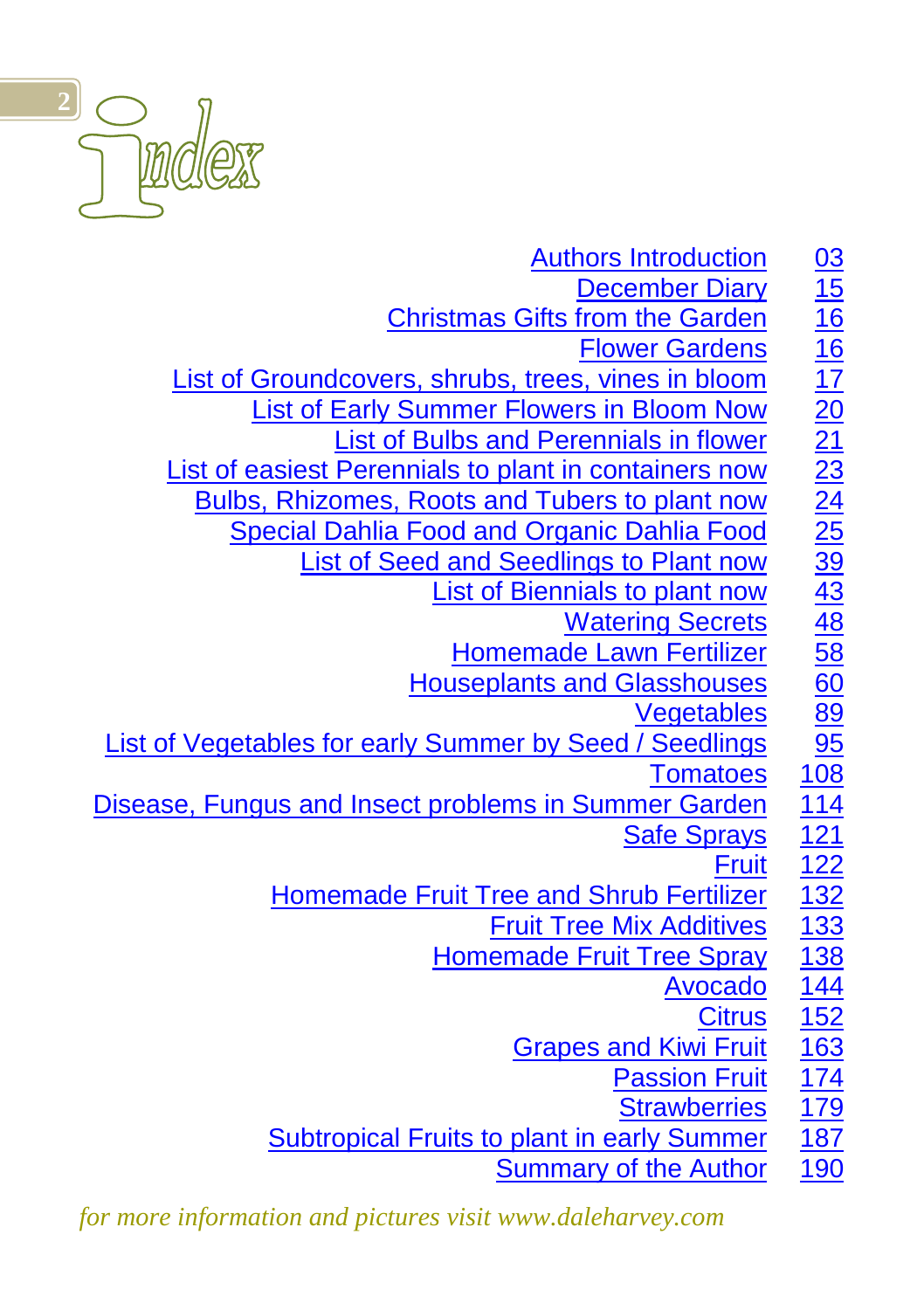<span id="page-2-0"></span>

# An Introduction to Your Monthly Hand-Book

ew Zealand is a clean, green, garden paradise. One of the

last and best in the world. We are blessed here in New Zealand with one of the most remarkable climates of any country on earth.

It often takes a prolonged overseas experience for most Kiwis to realize that the climate, land and lifestyle we so take for granted is what people in other nations would consider to be nearly ideal: a true paradise when compared to the extremes experienced in other parts of the world.

It is for this very reason that per head of population New Zealand has one of the highest levels of truly talented creative gardeners to be found anywhere. Gardening has become part of our national character. It sets us apart and helps to develop and reinforce our high level of environmental awareness and sophistication. So if you aren't yet a gardener, give it a go. It will do you, your family, the community and the country a world of good. And if you are already stuck into the garden, congratulations!

You represent a better, more advanced alternative within modern living. And your efforts, even if they are only in your back yard, collectively are helping to inspire and lead the world into a cleaner, greener new age.

If you are new to gardening or if you are encouraging a young mind to love nature start small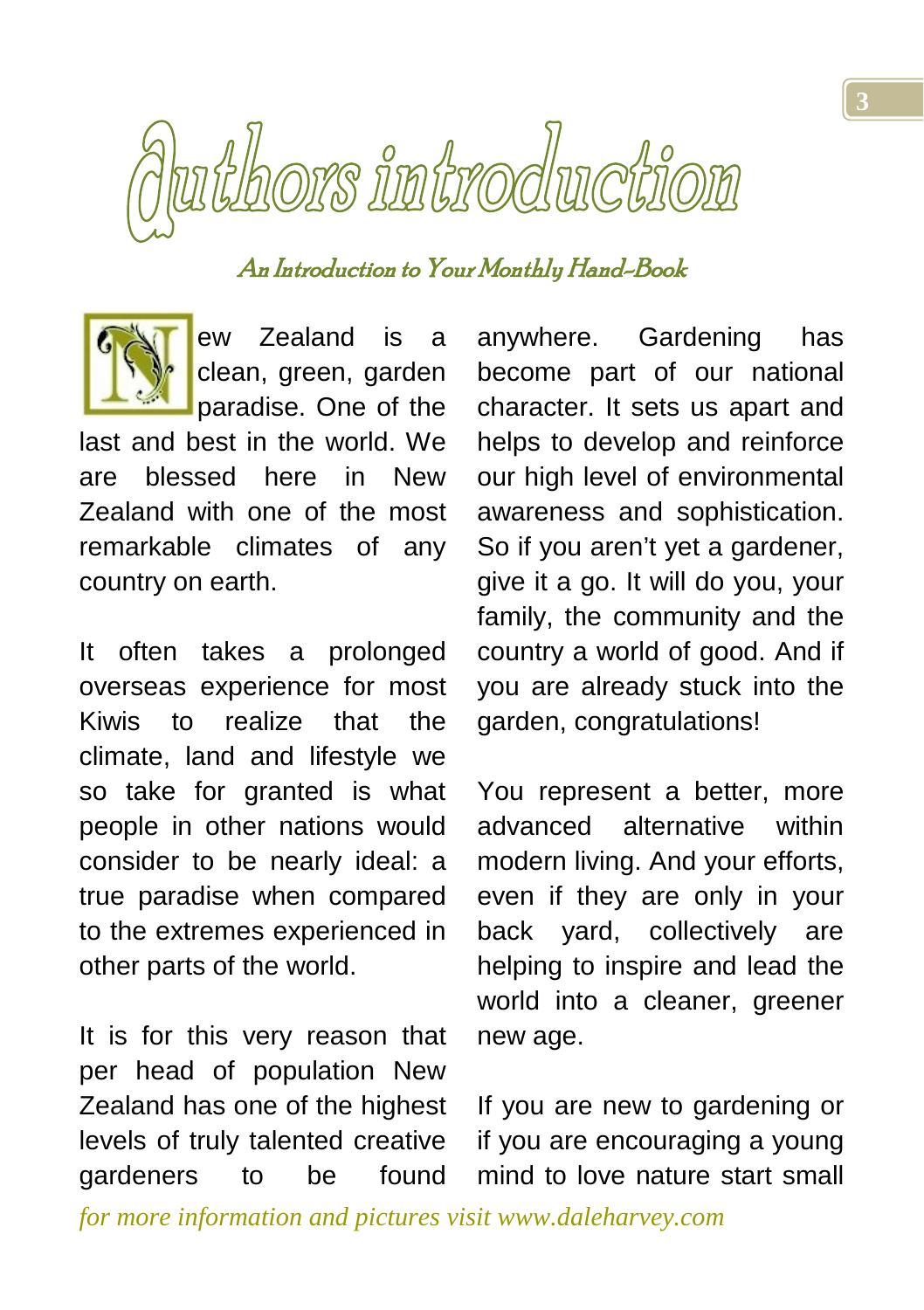and simple. This way you can focus attention on learning enough about a few plants to give yourself a better chance of success. An initial small success generates pride, excitement and a desire to learn more so can make a garden lover for life.

While a big failure early on can stop an individual from ever trying again and ultimately lose a chance to experience one of the truly heavenly pleasures of life on earth.

When one remembers the classic words, "We are closest to God in the garden", we start to realise the tragic significance that such a failure can have upon one's future, or how by simply planting a few seedlings for the first time one can take a few real steps toward paradise.

*for more information and pictures visit www.daleharvey.com* Over the years my experience in the garden has brought me to the understanding that the

earth is a living organism, a timeless master and we are its pets.

This loving earth doesn't really need us, yet we are totally dependent on it for everything. Like all good pets, we've got to understand and obey the rules of the house. No longer are we little puppies allowed to soil our bedding and rip up the furniture.

Our survival comes down to something as simple as personal hygiene on a collective, global scale. As we come of age as a civilisation we either understand and obey, or we are put down like so many species before us. We are not saving the earth, we must save ourselves!

One of the easiest ways to serve the Living Earth is in the garden, which is a little piece of nature. The earth contains all the secrets and cycles that we know as life. So to garden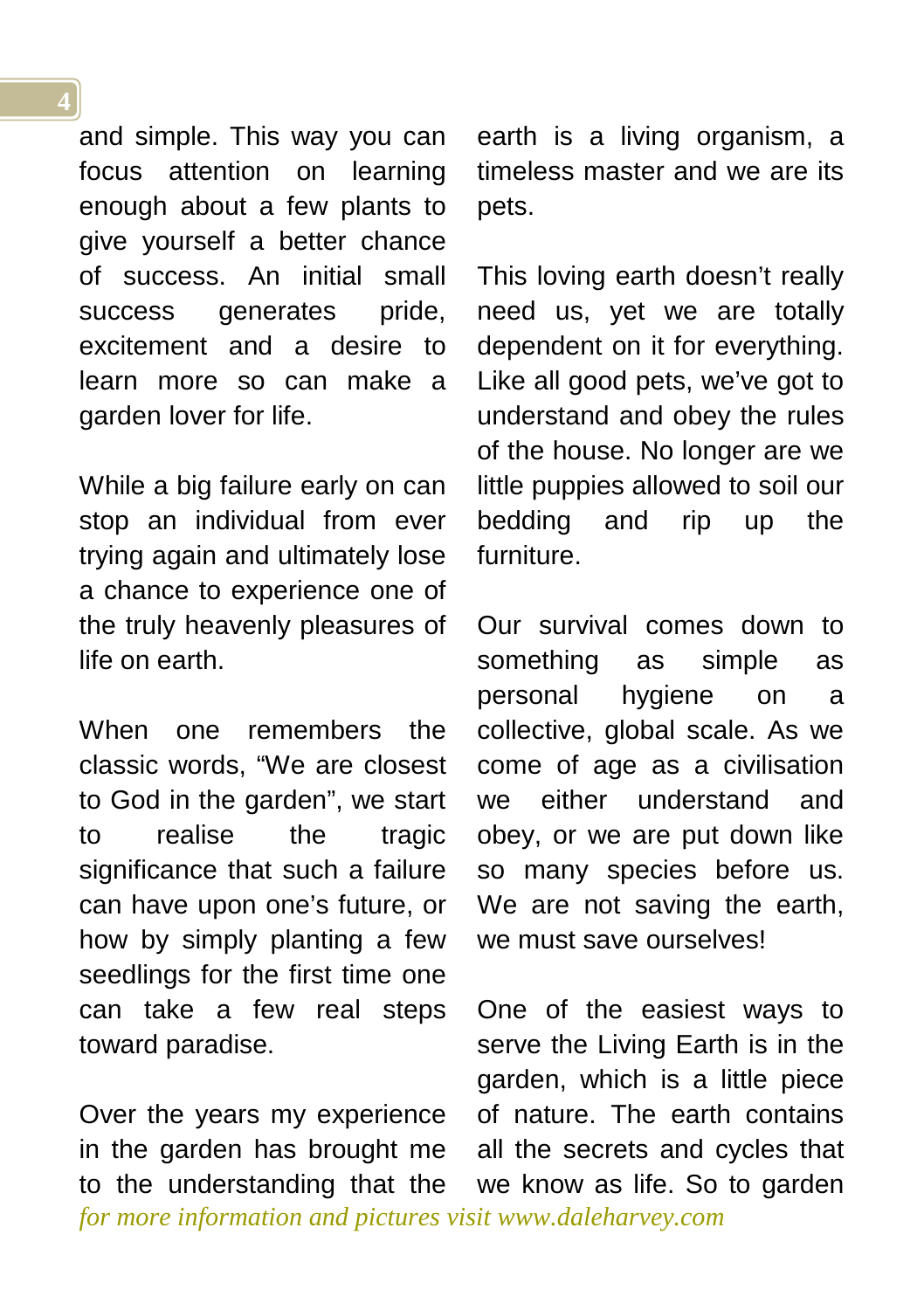is to interact with this great power which will ultimately put us on the path to understanding the secrets of life, for life unfolds daily there in the garden.

And, with time, becomes easy to understand. Understanding matures into wisdom which ultimately brings reward, your own paradise. And, collectively, if we all do our part those small bits of paradise start to merge, eventually creating a heaven on earth.

If you sincerely want to improve the quality of your life and those you love ... If you want your children to grow up remembering that you helped them create a world that they could enjoy living in.

*for more information and pictures visit www.daleharvey.com* If you are searching for a meaningful, constructive way to build a cleaner, greener, environmentally balanced world or if you want better health, are trying to overcome

loneliness, depression, stress, or just want a thoroughly enjoyable hobby to fill your spare time. Then it's time for you to discover gardening.

Gardening will give you something special! Surely it takes work, sometimes lots of hard work, but none of life's lessons are learned without determined effort. But stick with it! The greatest rewards come to those who consistently demonstrate true devotion and dedication to the garden. Over time these individuals gain such wisdom that they truly become "living treasures". The influence of such individuals through their collective contributions ultimately uplifts the overall development of the community, leading mankind toward a much better tomorrow.

A garden handbook on its own is not going to turn you into a living treasure but this book is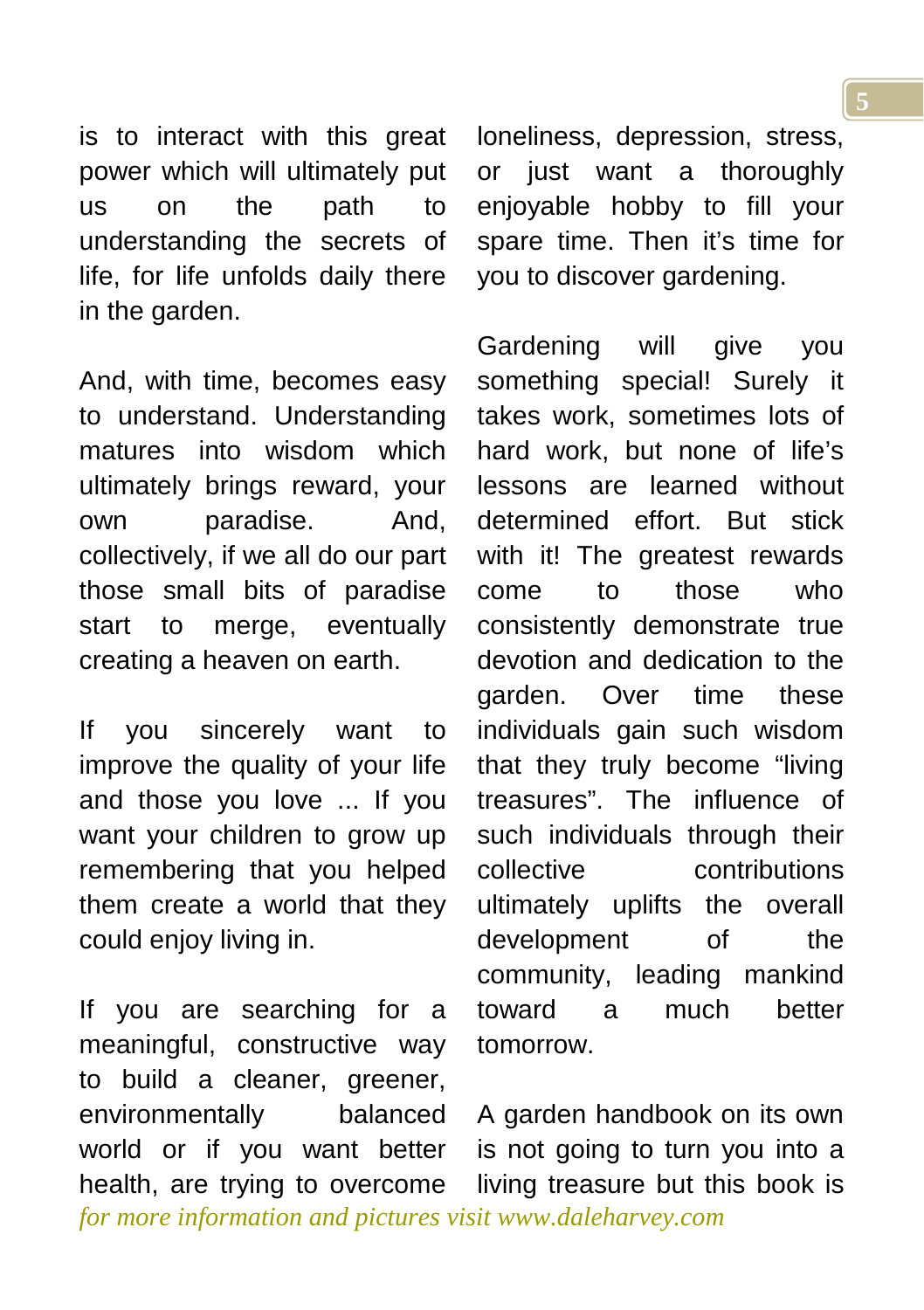meant to inspire you to take a few more steps in the right direction. The rest is up to you! What is offered here are simple, easily understood monthly guidelines and snippets of information which only scratch the surface of all the exciting knowledge I'd like to share with you. Perhaps what you learn here will inspire you into the pursuit of further knowledge.

The serious gardener will want to purchase one or more good gardening books to use in combination with this diary. In this way you can expand your knowledge very quickly. The Readers Digest illustrated Guide to Gardening, the Yates Garden Guide, and Yates Garden Doctor are all excellent books to serve this purpose.

*for more information and pictures visit www.daleharvey.com* And even if you are on a tight budget, don't forget that most local libraries carry a wide range of reference books on gardening. But whatever

reference sources you choose, be certain they are written for southern hemisphere gardening otherwise you'll be planting everything at the wrong time!

The best way to use this book is as a handy reference to remind you of the various gardening activities that occur through the year. Be aware that this is only a general guide to New Zealand gardening.

The gardener will want to take into account local and seasonal climatic variations that can affect the timing of gardening activities. These variations can be recorded in the convenient spaces provided within each monthly calendar.

To make the handbook really work for you now and especially in the future, record all your gardening activities: dates of sowings, transplanting, harvest, and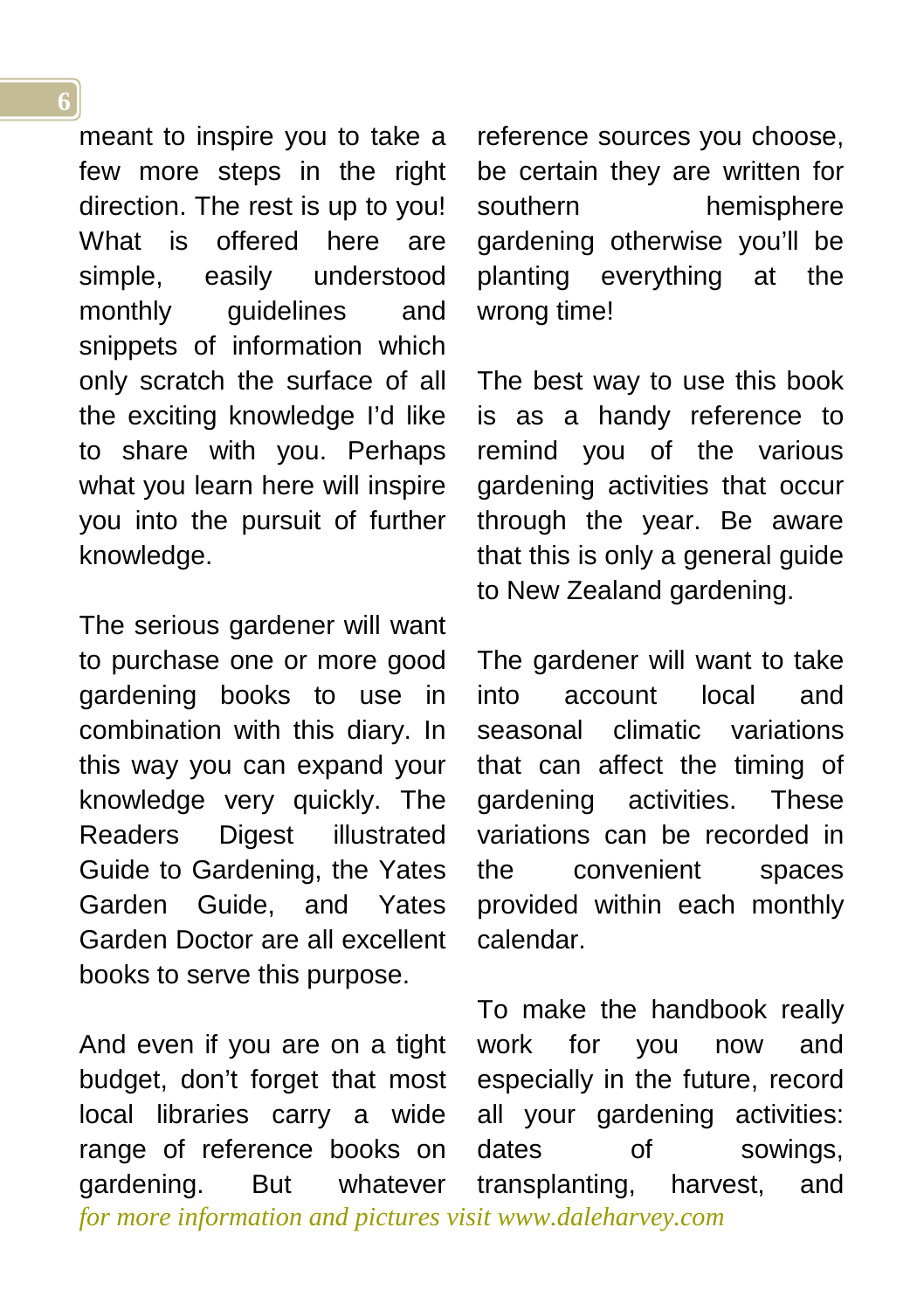flowering; problems with disease/insects and methods that worked to control them as well as those that didn't.

Also record daily weather statistics and patterns: rainfall, storms, wind, cloudiness, temperature, frosts, first summer/winter weather, etc. Don't forget to make notes about new discoveries: plants, seeds, vegetables new to you; an old fashioned cure-all remedy passed on to you by a helpful old-timer, a really effective fertiliser combination; a new way to complete a garden job more effectively, etc.

*for more information and pictures visit www.daleharvey.com* To record successfully make this a simple part of your daily routine. Once recorded over a year your diary becomes your own personal garden guide that will be an invaluable reference. When I returned to New Zealand I immediately began reading my Granddad's garden diaries. They spanned

40 years. Very quickly I gained a deeper personal understanding of the man and his relationship to the land that he so loved.

Because he recorded his garden experiences over many years, patterns became obvious. With this information I was then able to plan and act with confidence knowing what to expect of the land and the local climate. And in this instance became alerted to how dramatically New Zealand's climate had changed between his generation and my own and was able to use this knowledge to advantage. Seasonal variations or climatic changes like the one that has been affecting New Zealand in recent years, can easily push ahead or pull behind many garden activities by a month or more.

For this reason it is best to read not only the current month's activities but also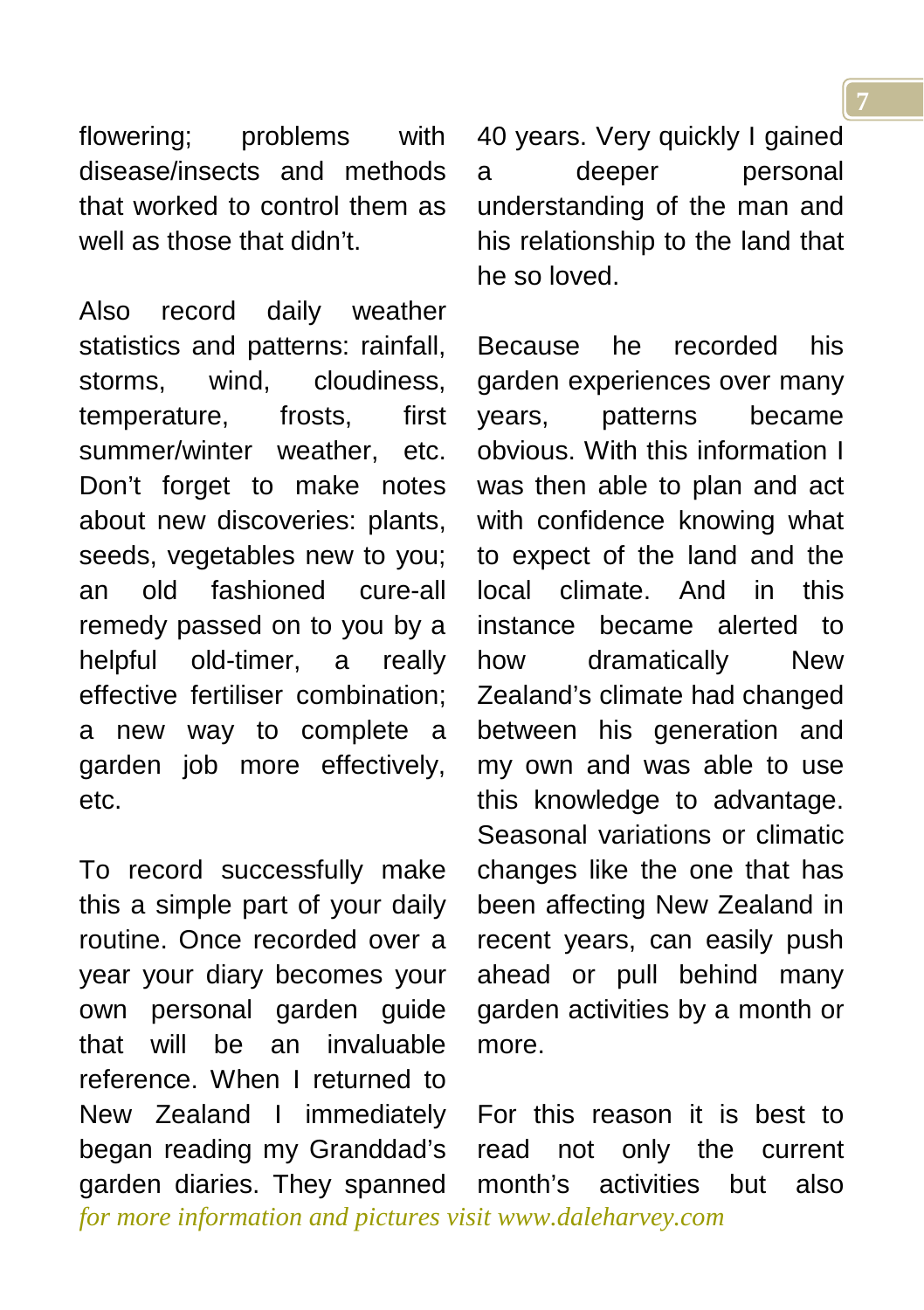those in the months on either side. Since nature does allow a great deal of flexibility, this will give you a better idea of what major jobs are coming up in the garden, as well as reminding you to complete a project that there wasn't time to finish last month.

The serious gardener should read through the entire year repeatedly. Become familiar with the activities plantings, flowerings and harvests of each season. This way you can plan and detail your garden well in advance which will greatly help to focus your attention toward the successful achievement of multiple garden projects running simultaneously which is what it takes to create a truly effective garden.

*for more information and pictures visit www.daleharvey.com* Knowledge is power! Be aware that knowledge is constantly changing and ever expanding so do be creative, flexible and very open to the exciting

knowledge you can learn by listening to the inspirational "whispers" with which nature will guide you. Because New Zealand is blessed with such a wonderful, often forgiving climate many things will survive being planted or transplanted even at the wrong time. This is especially true when the gardener, armed with knowledge, proceeds with deliberate care.

Remember that we often learn as much from a mistake as from a success. Many new ideas come about because someone tried to do something in a different way or made a mistake. Be sure to record all that you possibly can to help insure that all your activities lead toward your ultimate success!

Throughout the handbook you will find references to fertilisers and many varieties of sprays. While I have used almost everything at some time or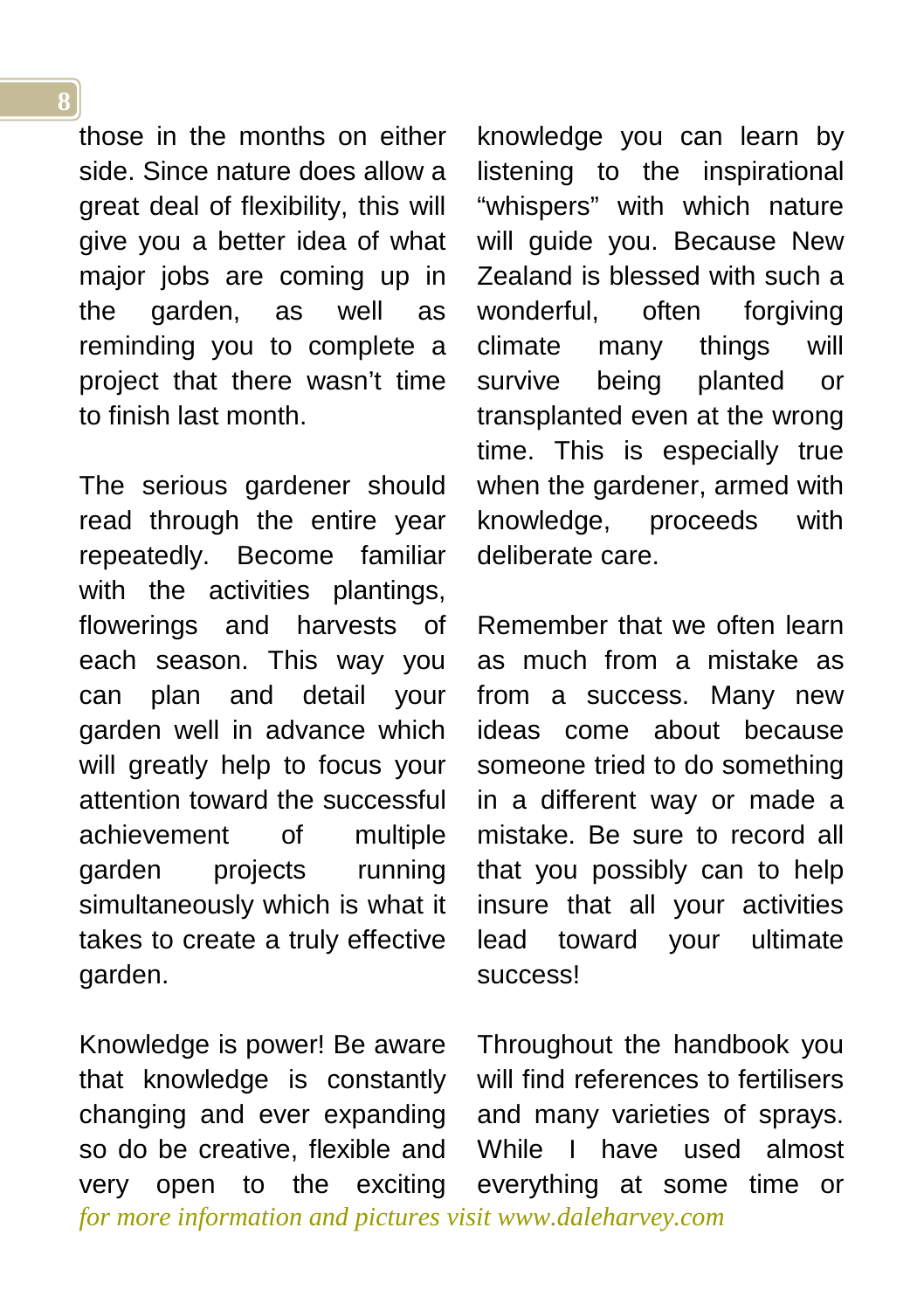another, it has been my attempt to create a balanced garden paradise where there is little need to affect the environment to any great degree chemically.

To achieve this end in my own quarter acre paradise where we film the television series Living Earth for TV3, I attempt to create a healthy environment for the garden i.e. building high quality soils rich in organic fertilisers; providing adequate shelter, moisture, warmth; and planting the right plant in its appropriate microclimate. The logic being that a happy plant is usually a healthy plant.

The somewhat pampered, highly encouraged resident bird population takes care of most of the insects. And since insects transmit a lot of disease, the birds indirectly control fungus as well with every insect they catch. Those that they don't catch are

usually controlled with dustings of lime, derris and/or organic sprays like pyrethrum, pepper, or garlic.

And I find that foliar feeding with many types or organic and inorganic fertilisers mixed with a fixative like Nitrosol, fish emulsion, liquid soap, or spray fix, to help them stick to the foliage will often largely deter insect attack Insects like a good meal just like the rest of us.

If you can adversely alter the taste of their dinner even if it is with a friendly, helpful fertiliser, they'll often move on to find a more palatable meal in a less well cared for garden. But the day will come when you will need to spray. The art is to learn when, how much and what of, to knock out the problem before it can cause damage. In my quarter acre paradise it's likely that I'll have to spray perhaps three or four times a year. At these times I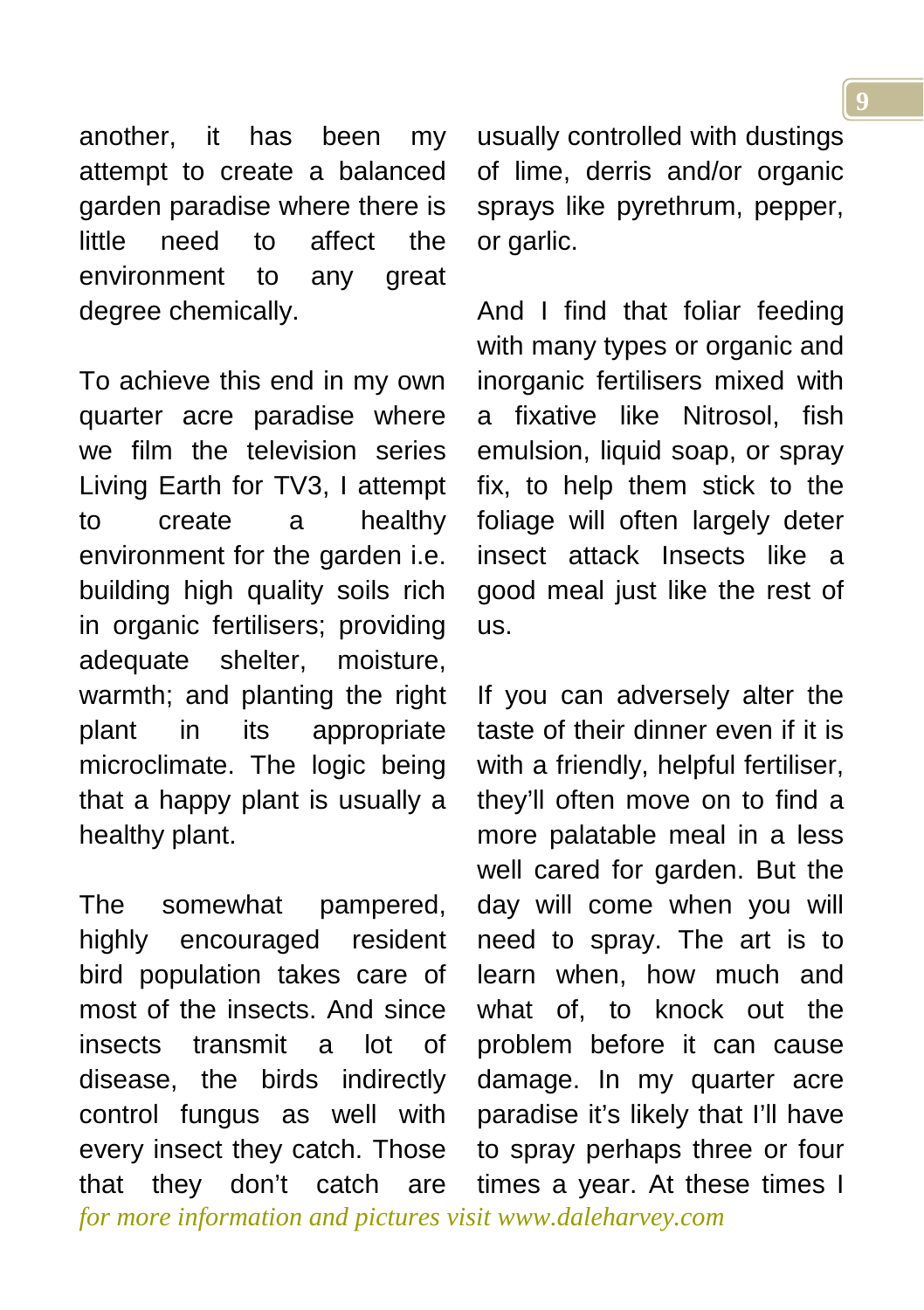am extremely careful and very thorough with all aspects of the operation.

Sprays are meant to kill off disease and pests but they work on all living things, including us, so every precaution needs to be taken in dress, gloves, hats, masks, etc. to insure your safety.

Attempt to insure the safety of your garden by spraying either very early or quite late in the day when most helpful creatures like preying mantis, lady bugs, bees, and birds are not liable to be actively feeding in the gardens where they could get contaminated.

*for more information and pictures visit www.daleharvey.com* Be careful not to spray water sources like ponds, bird baths, buckets of water, creeks, etc where pets or wildlife drink or where sprays could runoff and contaminate something they shouldn't. If the garden is wet when spraying this will be an advantage as the spray will

bleed through the plants into places otherwise unreachable. And mixing the spray with a fixative like spray fix, fish emulsion, Nitrosol (liquid blood and bone) or even liquid detergent will help the spray solution to stick and penetrate much further and be more effective.

The person who coined the phase, "An ounce of prevention beats a pound of cure", must have been a lover of the garden. As you discover the garden world's darker side of disease, pestilence and sprays you will come to understand just how true this is. Just like a person catching a cold, there is that first day when one is exposed to the virus.

If one is healthy, well rested and strong there's little chance of the germs taking hold. And even if they do, a good rum, lemon and aspirin drink and an early night to bed can often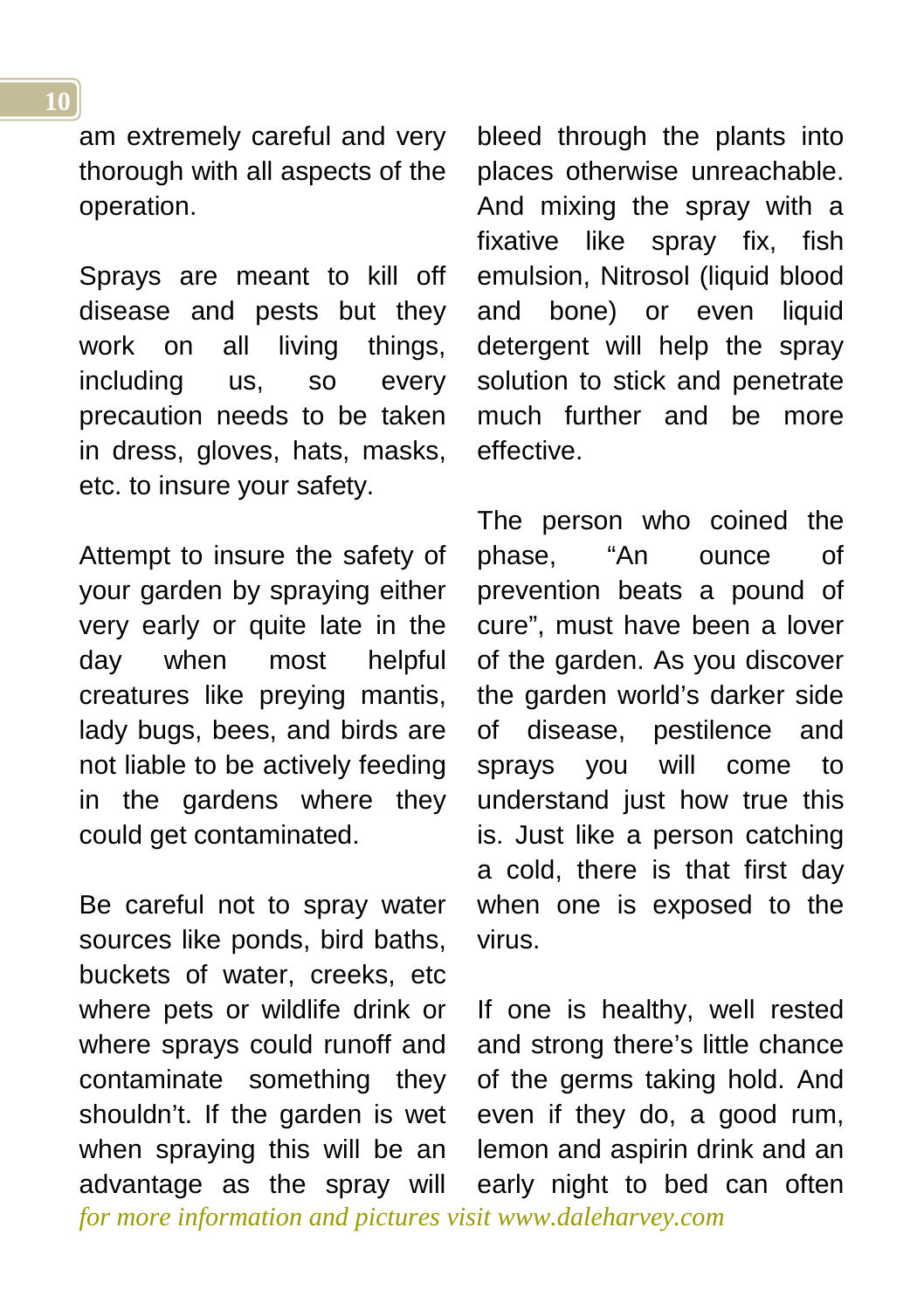stop the cold before it ever gets out of control. But we all know what happens when things get out of control.

The garden is exactly the same. There is always that first day of exposure. Perhaps the air is warm, humid, very damp and the weather forecast promises more to come. At such moments the experienced gardener can almost feel the fungus spores exploding like cluster bombs in the garden.

In another situation, for the past three days a strong northwest wind has been blowing bugs off Queensland and dumping them over your garden. Already there are aphids on the broccoli, and there's a dusting of thrip on the roses so you know there must be a legion of invisible mites also just starting to attack

*for more information and pictures visit www.daleharvey.com* These are the times to act and prevent their spread quickly. A

thorough spraying at such critical moments will usually prevent the attack from ever happening. Use your diary to learn to anticipate such moments by recording the weather patterns and what they bring with them.

You'll soon learn to anticipate when, where, and how much to spray so that disease never visits your patch of paradise. And just like Nana's chicken soup, never miss a chance to feed your garden to keep it healthy. Foliar feed your garden by mixing in a liquid fertiliser when you spray for disease and fungus. You'll help strengthen the plants to resist any pests you missed while encouraging strong healthy growth.

I compare spraying plants with people taking antibiotics, which are also poisons. Used unwisely, antibiotics are ineffective or could even cause death yet many of us owe our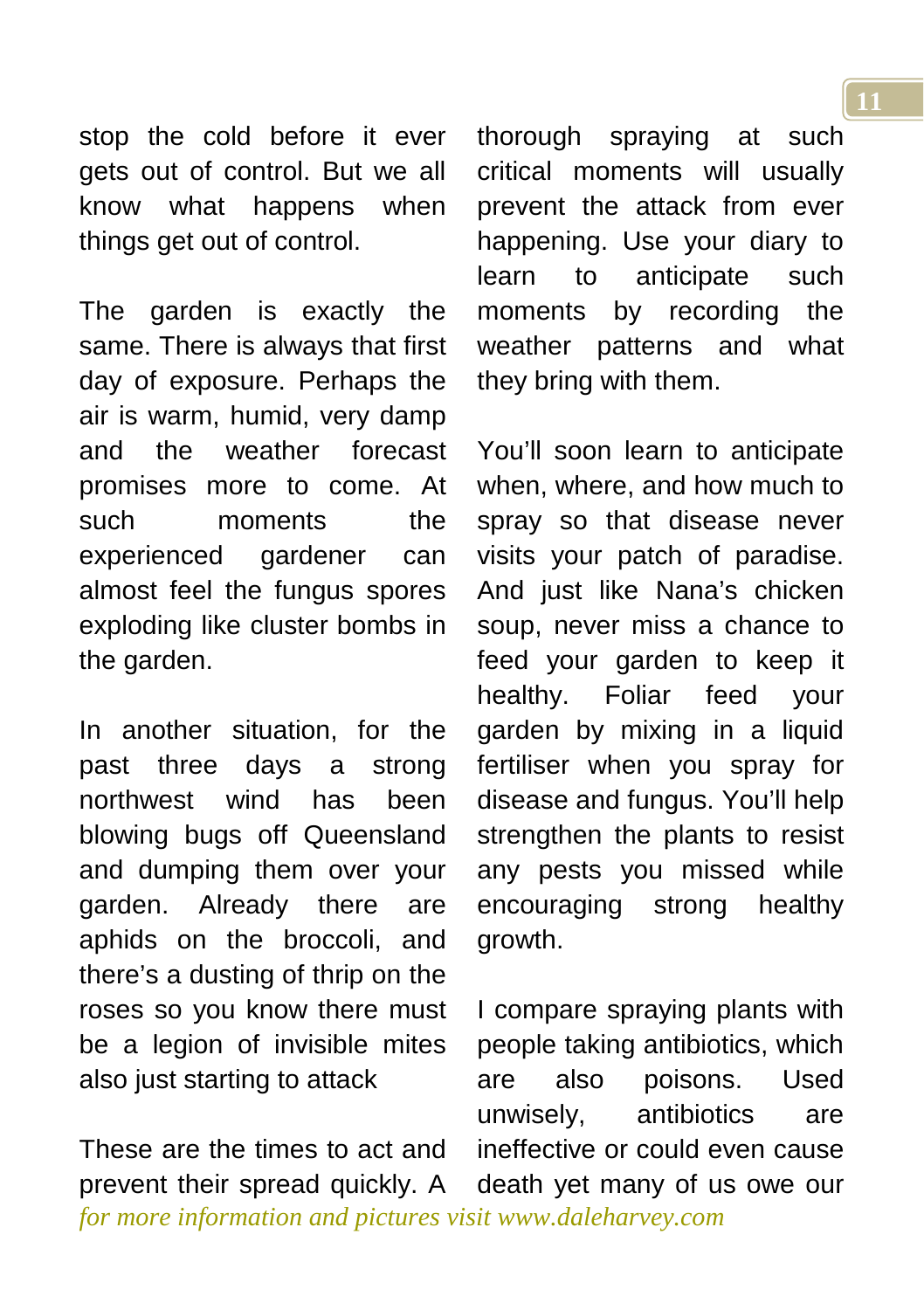lives to the effective use of antibiotics.

The same applies to the effective use of plant sprays. We can see the results of an effective chemical campaign and accept it as a necessary situation. But we all hope that soon we will find a better way that will lead us a step closer to true balance and harmony with our world.

*for more information and pictures visit www.daleharvey.com* There's so very much to be learned in gardening. So if you become confused or get stuck for ideas ask a neighbour with a lovely garden; contact a professional at a local garden centre; visit a well planned garden and talk to the gardener(s); buy more reference books or ask your librarian for help or join a class or club where you will discover garden knowledge to be as abundant as the harvests you will one day grow! But whatever you do, don't give up. While no one promised you

that this would be easy, we are promising you a rose garden if you are willing to work for it!

As a general rule just about anything that will grow in the ground will grow in a pot So even if you are in a small flat or unit with a tiny concrete backyard there is a wealth of plant material that you can grow indoors or outside in containers that will still allow you to create your own piece of paradise.

As mankind races toward a new millennium in our ever changing modern world we count with regret the cost to our environment A new generation is rising, soon to lead, that realises, as we all must deep in the heart, that survival depends on finding a balance between our needs and those of our loving, living earth.

Already the wise are searching, looking for green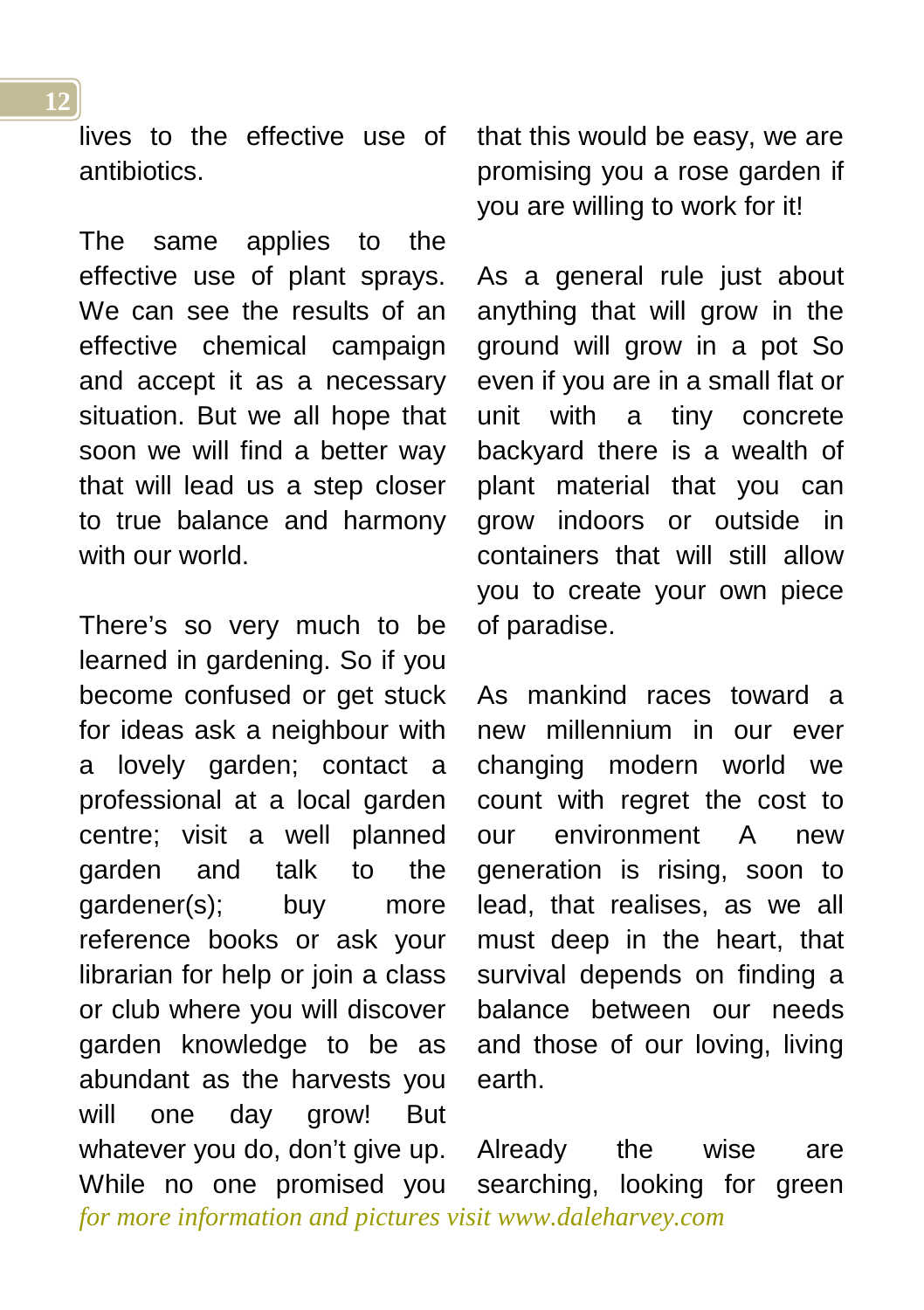solutions that blend with a modern world.

In New Zealand we already stand by the garden gate to paradise yet sometimes take it for granted! The world needs a green model to look up to and we do it best.

This is our chance to blossom into a real life island nation paradise that cares. Let's become a nation of gardeners and nature lovers and plant our nation with the plan to harvest a rainbow of colourful, natural abundance for the entire world to see.

Through tourism, direct horticultural / agricultural employment and the economic spin-offs of lodging, entertainment food and human services we could employ all our people. We would literally be paid to live in paradise!

Creating paradise in New Zealand is a long term, epic journey and all great journeys start with a simple first step. That's easy enough for any of us to achieve.

Every day of your life promise yourself to take another step by becoming actively involved with nature.

Soon you'll have travelled deeply into paradise, probably one you've created in your own backyard.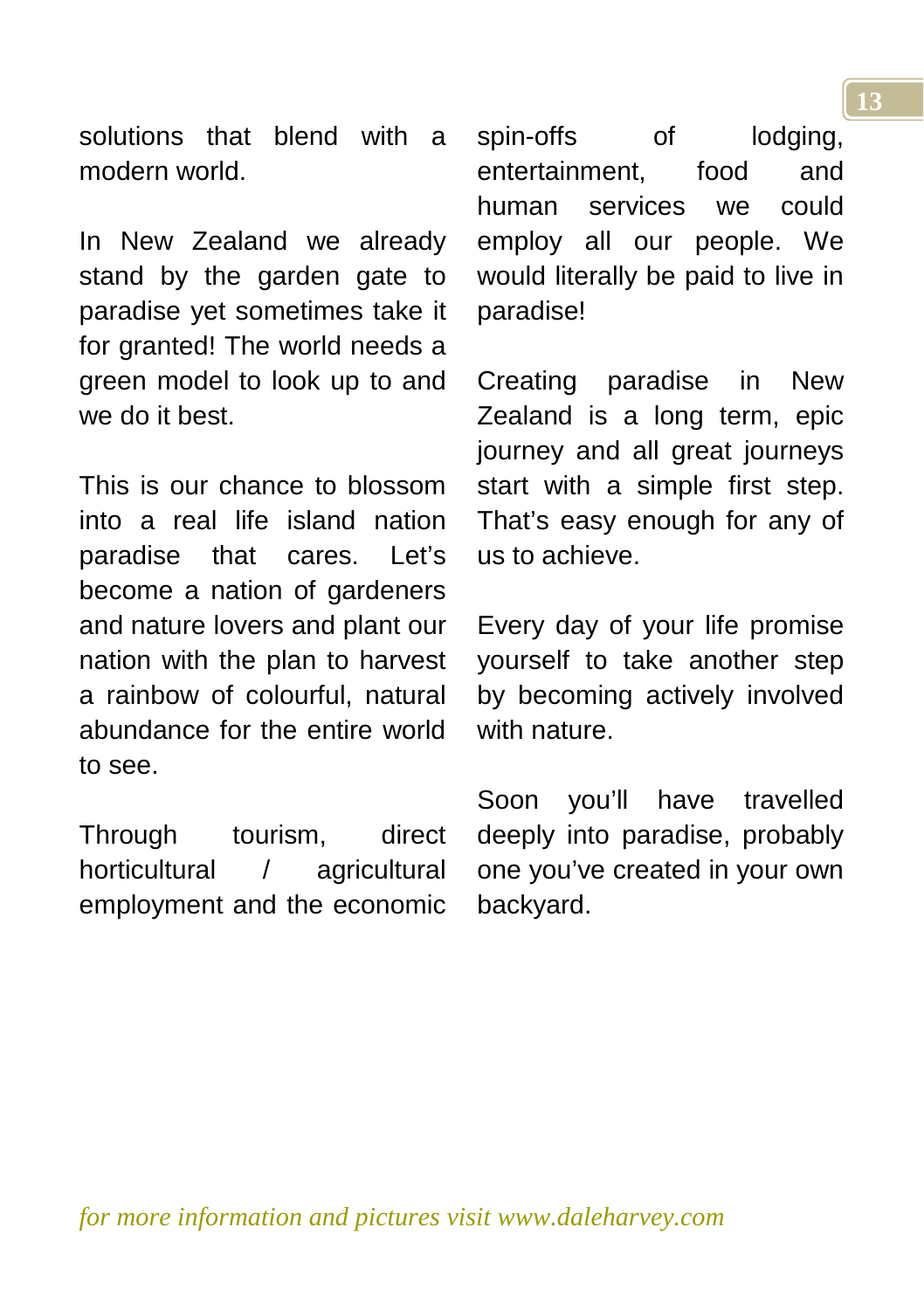Motes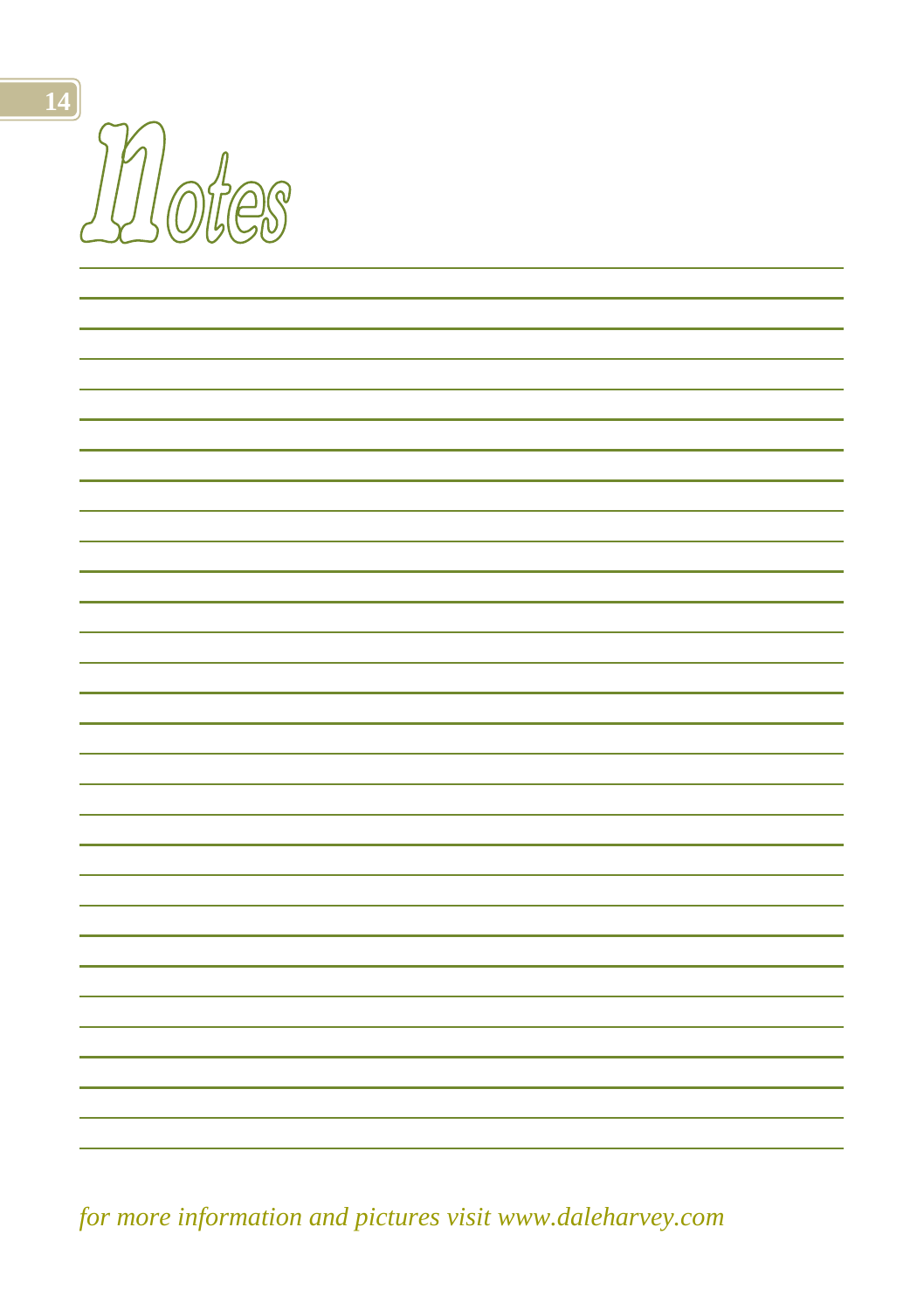<span id="page-14-0"></span>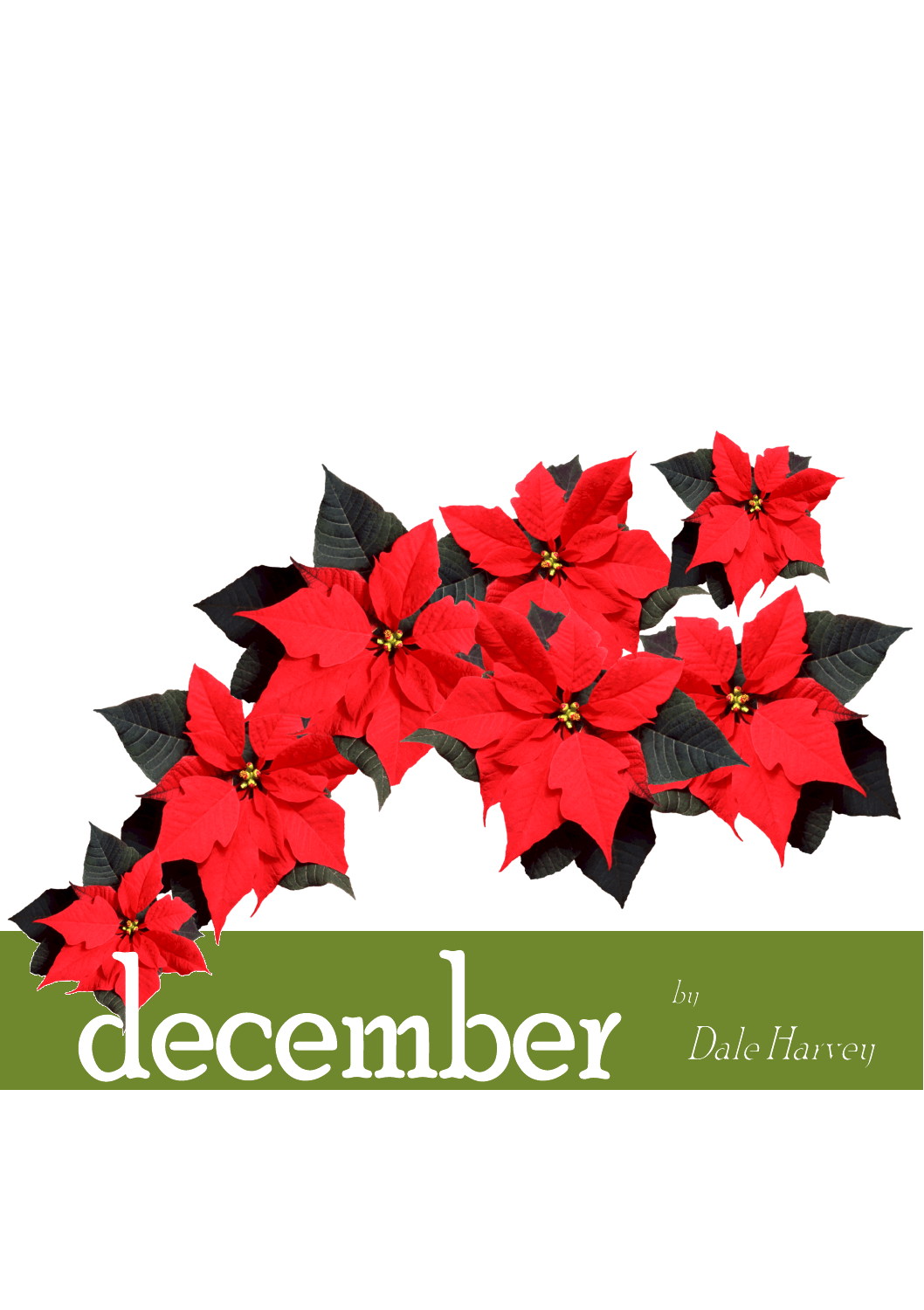

December marks the beginning of summer weather in New Zealand! Its

official astronomical arrival comes later with the Summer Solstice December 22-23 (dependent on where around the globe one lives). This is the longest day of the year for the Southern Hemisphere.

Due to the Earth's elliptical orbit the Southern Hemisphere sweeps upward to face directly into the Sun at the time Earth is at its closest. Stinging sunlight and heat result which produces the start of tropical season in the North, and the warm temperate summer season in Central and Southern Districts.

Tropical flowers begin to bloom in abundance and quickly replace the final spring blooms of the cooler months. This is one of the truly 'safe' months to plant or shift most tropical species. Many gardens reach their peak of flowering around this time of year, especially those specializing in perennials combined with cottage garden annuals and shrubbery. Summery conditions make this month one of the finest for sowing and planting summer and autumn flowering colour and warm season vegetables.

#### <span id="page-15-0"></span>**Christmas Gifts from the Garden:**

New Zealand has well-earned its reputation as Godzone Garden Country. To celebrate this heritage, remember that plants, shrubs or trees and homegrown vegetables make lovely gifts for someone special, any time of the year. There is something for every budget or situation from flowers to celebrate a special moment, to trees that may commemorate a memorable event worth remembering for a lifetime. Home-grown gifts given with love are very special indeed!

### **FLOWER GARDENS**

Healthy, lush growth and abundant summer flowers should be decorating your garden like a paradise now. And since this holiday month is a time to count your blessings, be sure and spend as much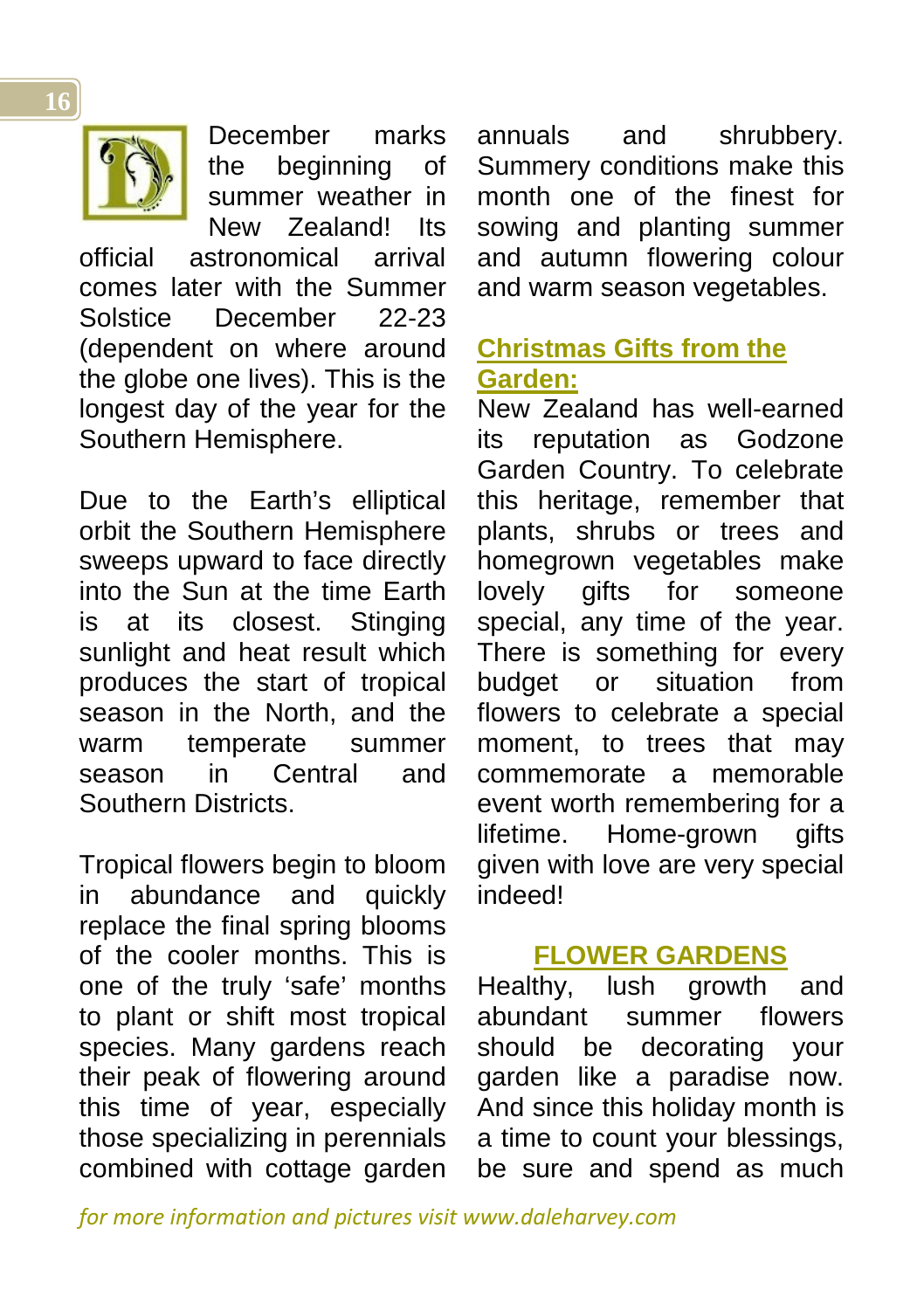**17**

time in the garden as you can enjoying the treasures that make gardening so worthwhile. To keep it looking like a paradise, continue to remove faded blooms, weed, feed, and water regularly. Cut lots of flowers for holiday decorations and as gifts for friends.

Your reward will be double the number of blooms you pick as pinching/ cutting back most annual and many perennial plants stimulates new growth and branching with resultant multiple blooms. Some plants like Zinnia, Chrysanthemum and Dahlia absolutely must be cut or pinched back if they are to remain bushy.

#### <span id="page-16-0"></span>**Groundcovers, Shrubs, Trees and Vines in Bloom in Early Summer:**

Abutilon (Chinese Lantern/Flowering Maple), Agapanthus (Lily of the Nile), Agave (Century Plant), Albizzia (Silk Tree/Mimosa), Alectryon (Titoki), Anigozanthus (Kangaroo Paw), Antigonon (Coral Vine), Ardisia (Coral Ardisia), Arthropodium (N.Z. Rock Lily/Reinga Lily),

Astartea, Azalea (summer flowering hybrid species), Baeckea (Heath Myrtle),Banksia (Australian Honey Myrtles), Bauhinia (Orchid Tree),Beaufortia (Swamp Bush Myrtle), Beloporone (Shrimp or Lobster Plant), Berberidopsis (Montane Tape Vine/Coral Plant), Beschorneria (Mexican Wonder Plant),Bomarea (Climbing Alstroemaria), Bougainvillea, Bouvardia (Scented Bouvardia), Brunfelsia (Yesterday, Today Tomorrow), Buddleia (Butterfly Bush), Caesalpinia (Bird of Paradise Bush),Calliandra (Inga/Snowflake Acacia/Brazilian Flame Bush), Callistemon (Bottlebrush), Calluna (Heather), Calocephalus (Silver Threads), Camellia (late-flowering species), Campsis (Chinese Trumpet Vine),Canna, Cantau (Sacred Flower of the Incas), Carissa (Natal Plum), Caryopteris (Blue Spirea/ Bluebeard),Cavendishia, Ceanothus (California Lilac), Ceratopetalum (Sydney Christmas Bush),Ceratostigma (Chinese Plumbago),Cestrum,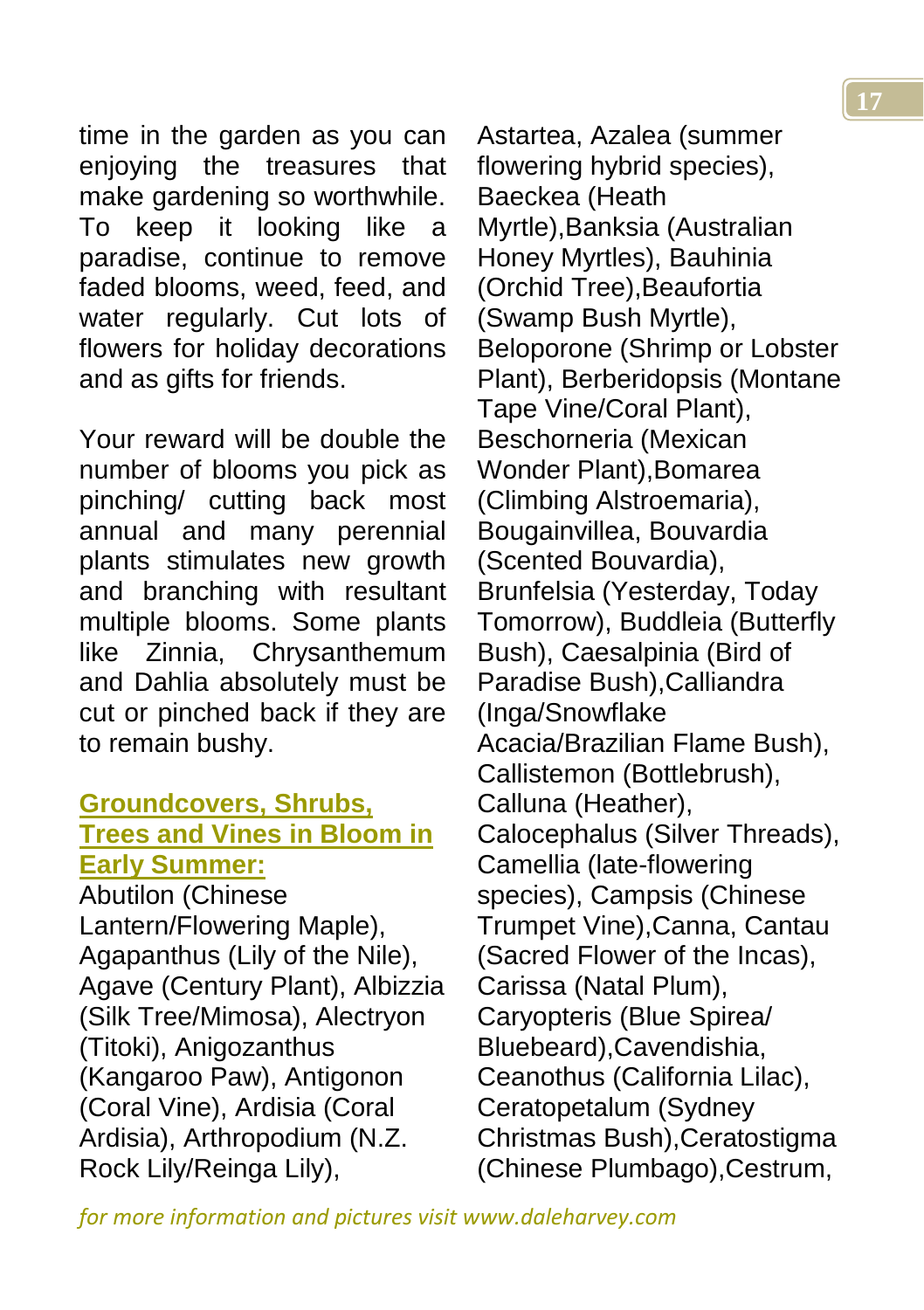Choisya (Mexican Orange Blossom), Cistus (Rock Rose), Clematis (summer flowering hybrids),Clerodendrum (Blue Butterfly Bush), Clethra (Lily of the Valley Tree), Clianthus N.Z. Kaka Beak), Clytostoma (Painted Trumpet Climber),Convolvulus (Creeping Morning Glory/Morning Glory Vine),Cordyline (N.Z. Cabbage Tree), Cortaderia (Pampas Grass), Cortalaria (Rattle Pod), Cotinus (Smoke Bush),Crotalaria (Canary Bird Flower),Cunonia (Butter Knife Bush),Cuphea (Cigarette Plant/False Heather),Cyperus (Papyrus),Daboecia (Irish Heath),Dais (Pompon Tree),Daubentonia (Brazilian Glory Pea),Doryanthus (Spear Lily), Dracaena (Dragon Tree and species),Dracophyllum (Grass Tree),Duranta (Sky Flower/Pigeon Berry), Epacris (Australian Fuschia Heath), Erica (Heath species),Erythrina (Brazilian Coral Tree), Eucalyptus (Australian Gum species), Eugenia (Acmena/Monkey Apple/Lilly Pilly),Euryops (Golden Paris Daisy),Feijoa (Pineapple

<span id="page-17-0"></span>Guava), Fremontia (Flannel Bush), Fuchsias, Gardenia, Grevillea species (Snail Flower), Hebe species (Veronica),Heteromeles (Christmas Berry/California May Bush),Hibbertia (Guinea Flower/ Guinea Gold Vine),Hibiscus, Hoheria (Lace Bark), Hydrangea, Hymenosporum (Australian Frangipani), Hypericum species(St. John's Wort),Ipomoea (Morning Glory Vines), Jacaranda, Jacobinia (Brazilian Plume Flower), Jasminum azoricum and species (Azores Jasmine and species), (Koelreuteria (Golden Rain Tree), Lagerstroemia (Crepe Myrtle), Lagunaria (Norfolk Island Hibiscus/Pyramid Tree), Lantana, Lapageria (Chilean Bell Flower Vine), Lathyrus (Argentine Pea Climber),Lavandula (Lavender), Leonotis (Lions Tail), Leptospermum(lateflowering species) (Tea Tree/Manuka),Lippia (Lemon Verbena), Ligustrum (Privet species), Lithospermum (Blue Carpet), Lomatia (Silky Lomatia), Lonicera (Honey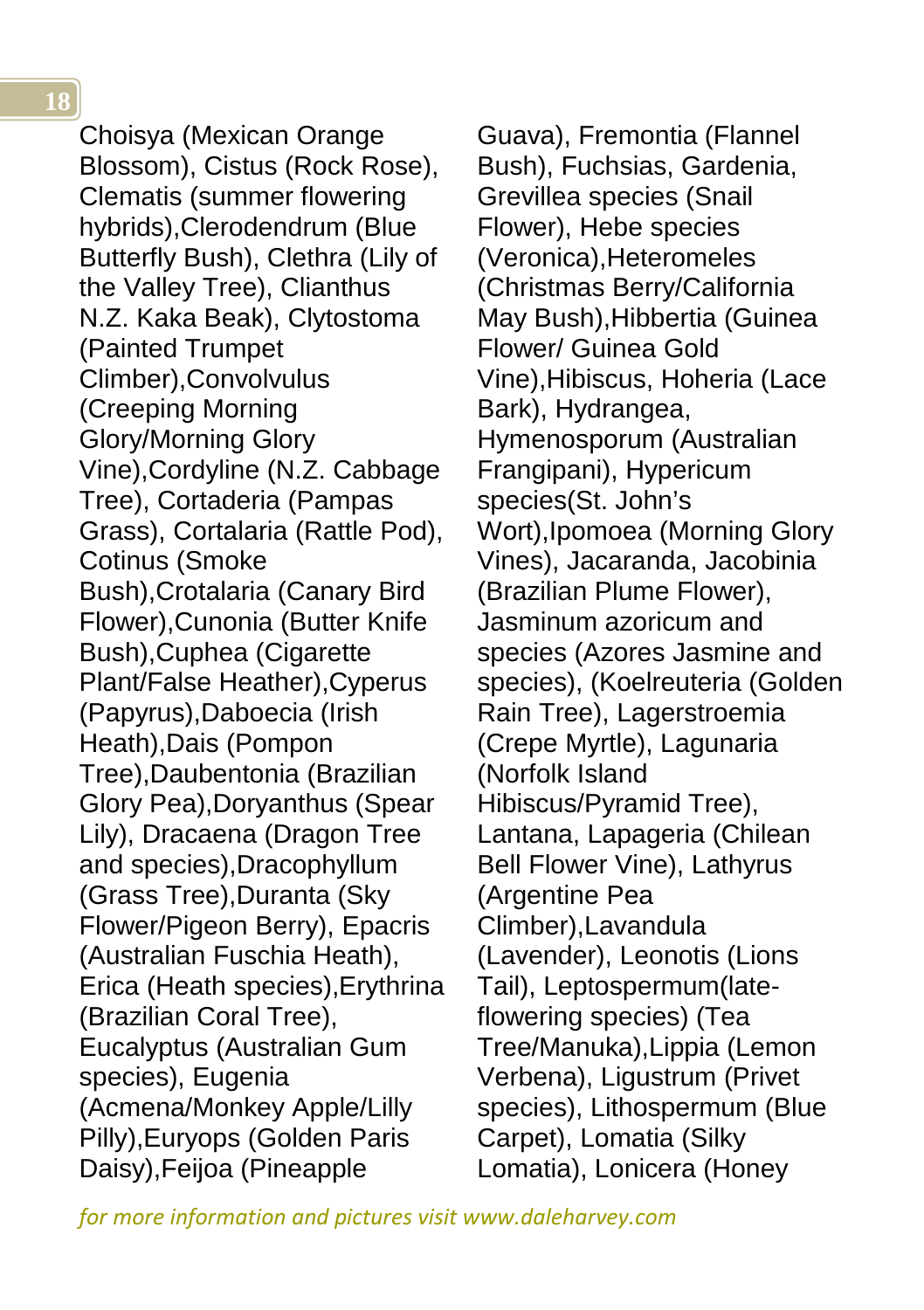# ummary of the author



Dale Harvey is well known as the presenter of the highly successful garden and environmental show LivingEarth on TV3 and The Joy of Gardening on<br>Auckland's Radio I plus Auckland's Radio I plus Women's Day Magazine. But ask an Australian about Dale and they'll talk about his award-winning garden centre, Toorak Jungles, in Melbourne; his garden tours of Japan sponsored by Qantas and ANZ Bank or perhaps the story of how Ambassador Menadue came to import Dale from their embassy in Tokyo to help develop the Greening of Australia programme.

Singaporeans know Dale as an infrequent resident who researched tropical plants while visiting his family in the city. And also as a consultant for their innovative environmental/tourist plan that turned Singapore into a true garden city.

The Japanese Government remember him for his year of service to Premier Ohira's Cultural Agency as a consultant and environmental craftsman. There he influenced their leadership, creating a new garden style. He discovered an ancient buried garden that later became a candidate as a national treasure of Japan!

Dale was the environmental consultant to our own New Zealand Embassy as well as for the Australian Embassy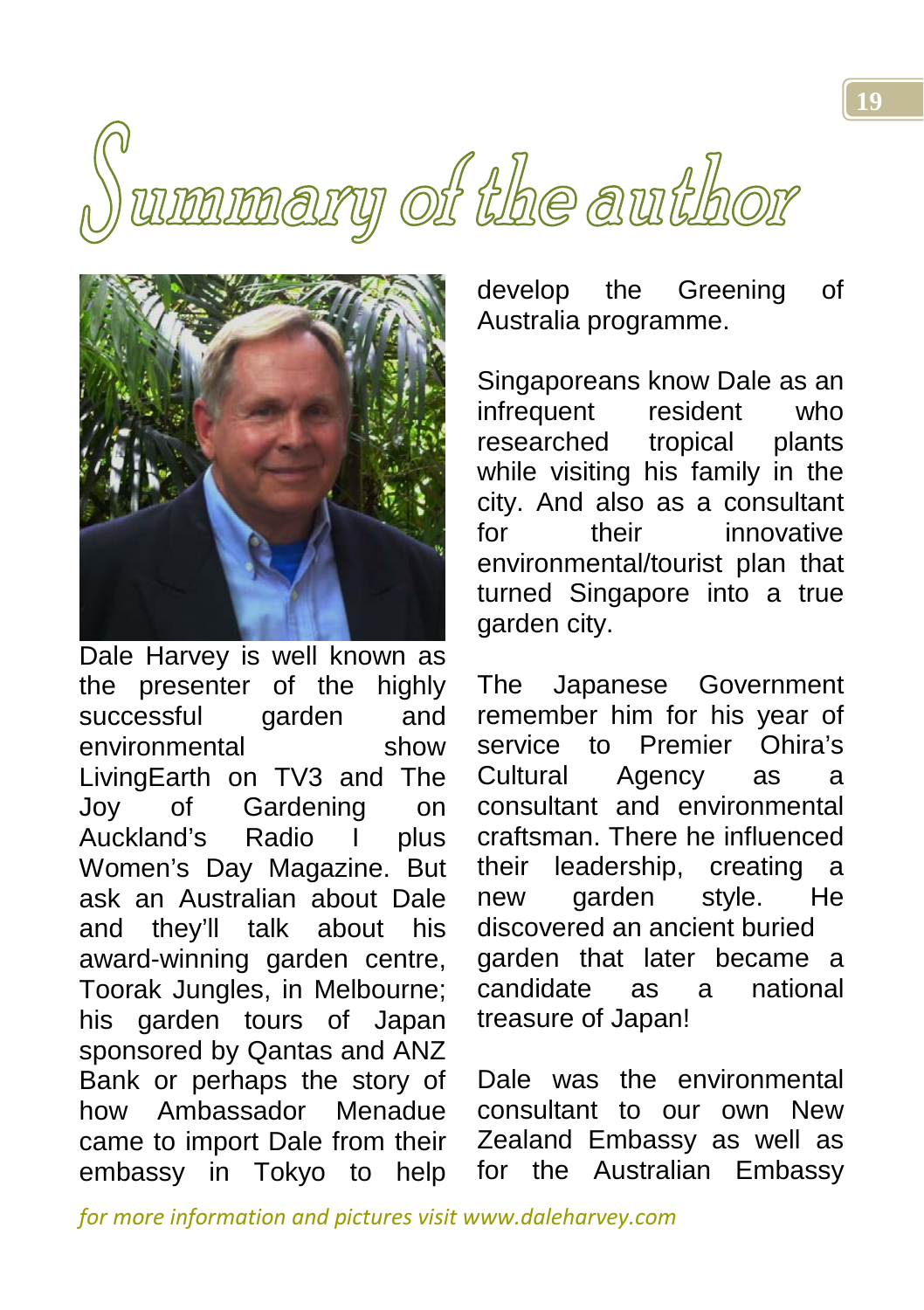while he lived in Tokyo. And during his fascinating career as an international environmental consultant, Dale has advised people of many nations, races, creeds, of all social classes from many walks of life. He once advised H.RH. Charles, Prince of Wales.

Dale is a graduate of the University of Kentucky, one of America's leading schools of horticulture, where he completed a double masters degree in Sociology

and Education. Shortly after this he developed his innovative "Flower Power" projects that inspired the development of the modemday community garden movement that has today blossomed into over 100,000 community gardens in the U.S.A. and Canada.

For this effort he received a National Garden Bureau Award for horticultural excellence; the 4-H Service Award for services to the community; an International Citizenship Award for Cultural Integrity from Washington, D.C. Harvey also received two major fellowships from the National Endowment for the Arts, Washington, D.C.; a U.SA National Parks and Recreation Award as well as 30 awards in horticulture, arts and sciences. His experience in horticulture alone spans 35 years and 16 countries.

Dale's New Zealand connection dates from 1864 when his early ancestors moved from England to Christchurch. Later generations helped settle several New Zealand towns as they pushed steadily north.

His grandparents, Rev. H.B. Hughes and wife Ruby Lascelles retired in the south Auckland market garden district.

At about this time during World War II his mother, Faith, met her Massachusetts-born husband-to-be, Gilman. Dale, the first of four children, became a Kiwi-American hybrid like the hybrid flowers Dale loves to grow. The new family settled in America and in